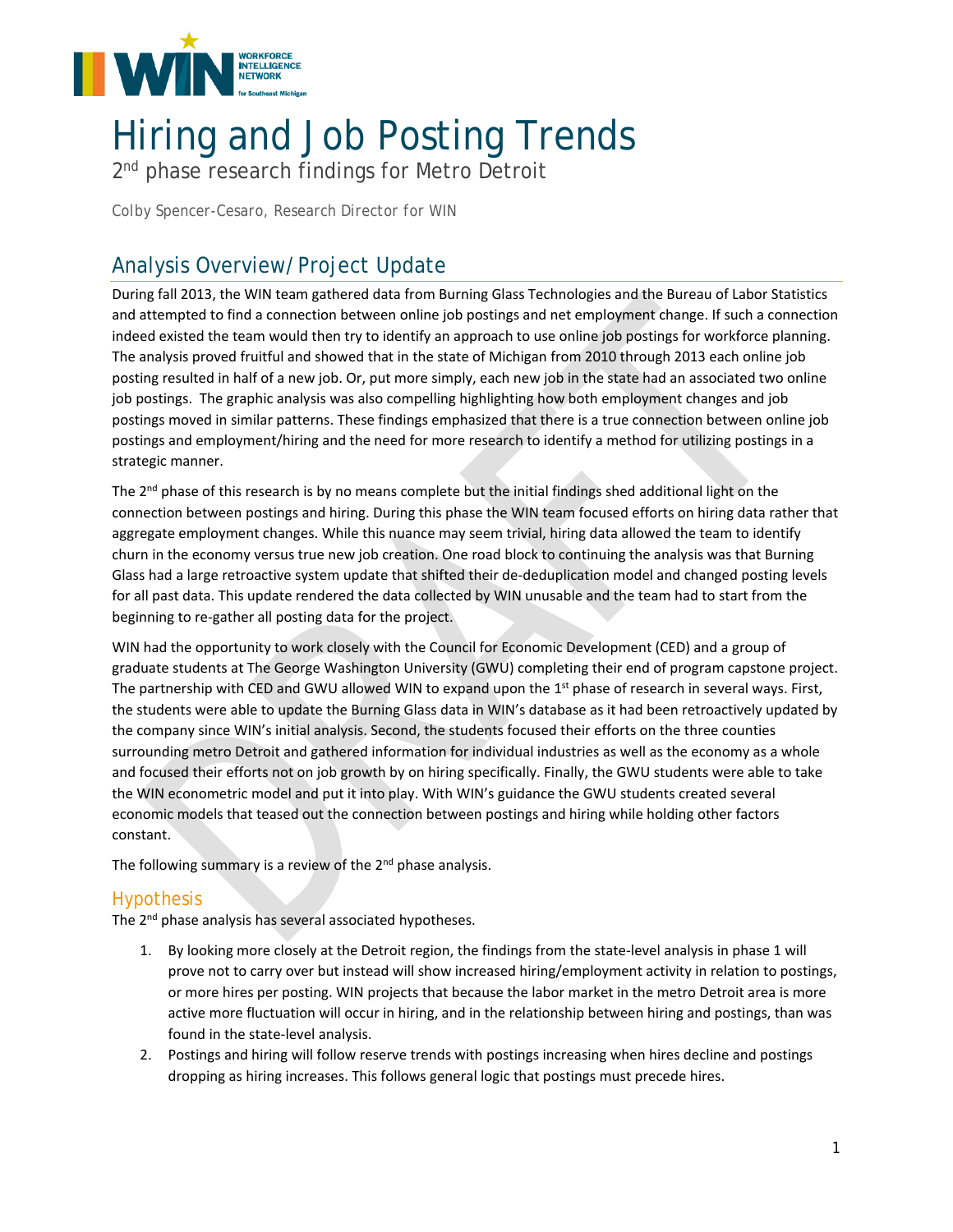

3. Each industry analyzed will follow a different trend with retail experiencing the most construction experiencing the highest number of hires per posting (due to low posting trends) and retail experiencing the least hires per posting (due to high posting trends) and professional services having nearly equal hires and postings.

#### Scope

The scope of this phase looks at the tri-county area surrounding the City of Detroit, Macomb, Oakland, and Wayne counties. This summary focuses on all postings and hires in aggregate and several select industries. The variables focused on during this phase include: total hires per job posting, total new hires per posting, net new jobs per posting, and churn per posting. The data used for this analysis is monthly and ranges from January 2010 to June 2014.

## Phase 2 Preliminary Findings

- 1. On average, from January 2010 to June 2014, each online job posting was associated with nine total hires in the metro Detroit economy. Two of those hires represent replacement jobs or recalled hires<sup>[1](#page-1-0)</sup> and seven are new hires<sup>[2](#page-1-1)</sup>. There is, on average each month, a one to one relationship for postings to net new jobs in metro Detroit in this time period. Subtracting net new jobs from total hires provides the number of hires that represent churn or turnover in the labor market. The data from metro Detroit indicate that eight hires per posting are churn-related. Churn or turnover, are individuals who are not increasing total employment statistics but rather those who are already employed and moving from one job to another in a given time-period.
- 2. The median values for the five metrics analyzed are not far from the average. This is a good sign. When the median values are close to or equal to the average the data has a relatively normal distribution. This makes analysis simpler without as much need for manipulation to make inferences.
- 3. The data range is broad. The maximum numbers of hires per posting, new hires per postings, and churn per posting are quite high at 30, 25, and 31, respectively. At its highest, net new jobs per posting in a given month was 16. The only data point without an "outlier" worthy maximum is replacement/recalls hires per posting with its maximum value of six. This is the most stable of the variables as its minimum and maximum are both only a few values away from each other. Minimums are less drastic for all of the metrics. As net employment change in a given month may be positive or negative as the economy shifts, the minimum for net employment change per posting is negative six. Churn per posting has a minimum of negative 0.4, but rounds to zero. During the analysis time-frame, there were a minimum of four hires per posting in a given month, with three of those being new hires. Even at minimum levels, hiring activity is still strong in the Detroit area.

| Jan/2010-June/2014 HIPO Stats        | Average | <b>Max</b> | Min | <b>Median</b> |
|--------------------------------------|---------|------------|-----|---------------|
| <b>Hires per Posting</b>             |         | 30         | 4   |               |
| Replacement/Recall Hires per Posting |         | b          |     |               |
| <b>New Hires per Posting</b>         |         | 25         |     | 6             |
| Net Employment change per Posting    |         | 16         | (6) |               |
| <b>Churn per Posting</b>             |         | 31         | (0) |               |

*Data: Burning Glass Technologies, Local Employment Dynamics/Census Analysis: Workforce Intelligence Network*

<span id="page-1-0"></span> $1$  Recalled hires are individuals who return to an employer they have previously worked for in the same year.

<span id="page-1-1"></span> $2$  New hires are individuals who are hired by an employer for which they have not worked for in the past four quarters.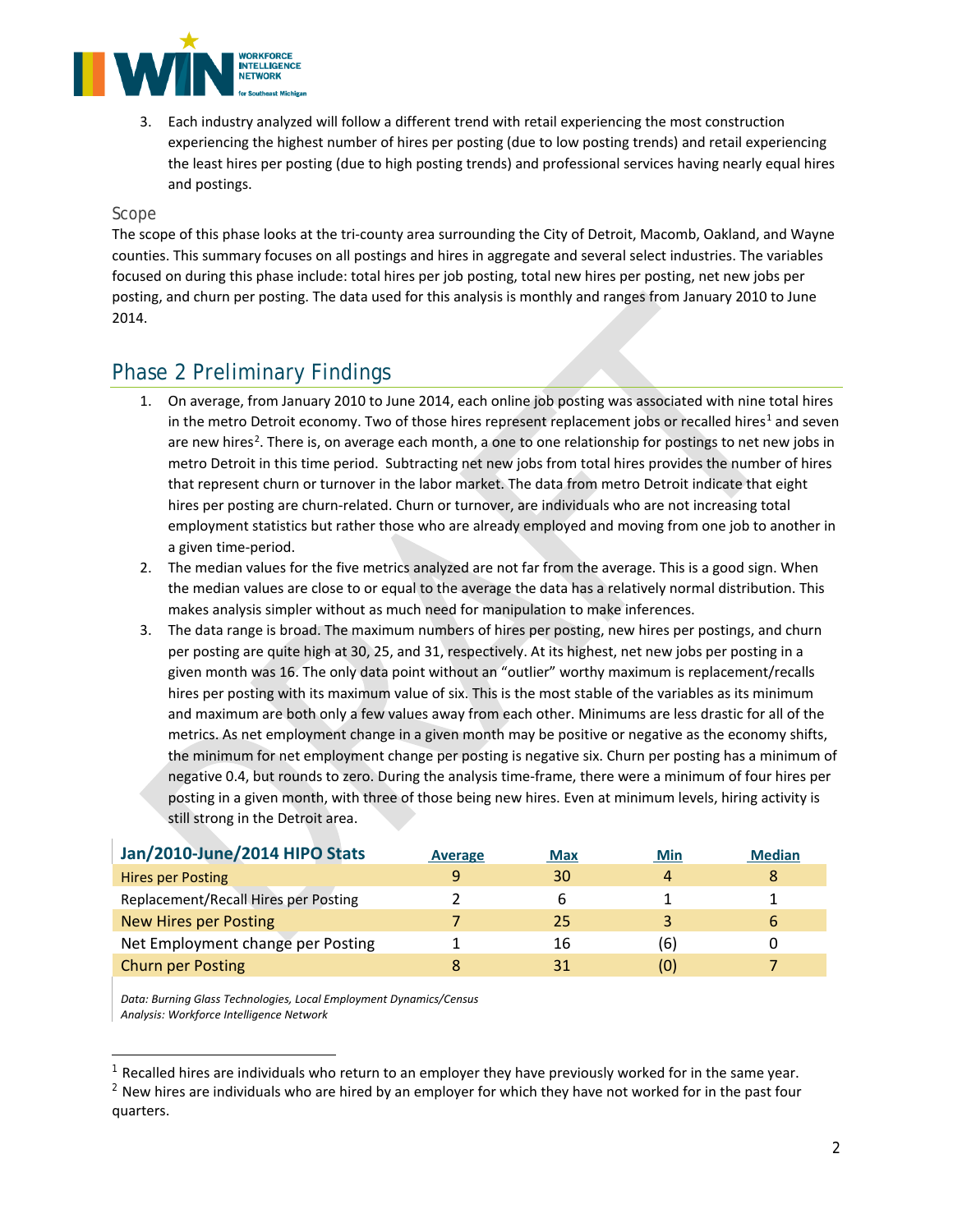



New Hires versus Postings: Wayne, Oakland, Macomb Counties

#### 4. The graph above highlights several findings:

- a. As the Detroit economy moved out of the recession, postings and new hires<sup>[3](#page-2-0)</sup> have both been an upward trend. During 2010, the trend had no business cycle but instead was a strong linear increase. Hires had the strongest slope in 2010, but postings increased in a strong linear fashion as well.
- b. After 2010, postings and hires moved in an expected business cycle. As hiring increased, postings declined, then postings increased and hiring would decline but soon peak up again. Following the dates in the graphic it is easy to see the seasonal nature of hiring and postings.
- c. Hiring peaks in Q4/Q1 of 2012/2013 and 2014/2014 reach similar levels each year topping out at close to 80,000 total hires. While the previous peaks had each increased, the two most recent (given the data available) were did not increase but instead mimicked a stable, steady-state hiring cycle. Postings followed a similar pattern during that time and had less of an upward trend.

<span id="page-2-0"></span><sup>&</sup>lt;sup>3</sup> New hires are used as the benchmark rather than recalls/replacement hires. We do this for two reasons. One, recall/replacement hires is a more stable variable with little fluctuation. As it does not have a pattern it will not likely show much of the relationship between hiring and posting. Also, replacements and recalls are only focused on individuals who have worked for their employer before in a given year while new hires captures all new hires, even employees who may have worked for that same employer in years past.